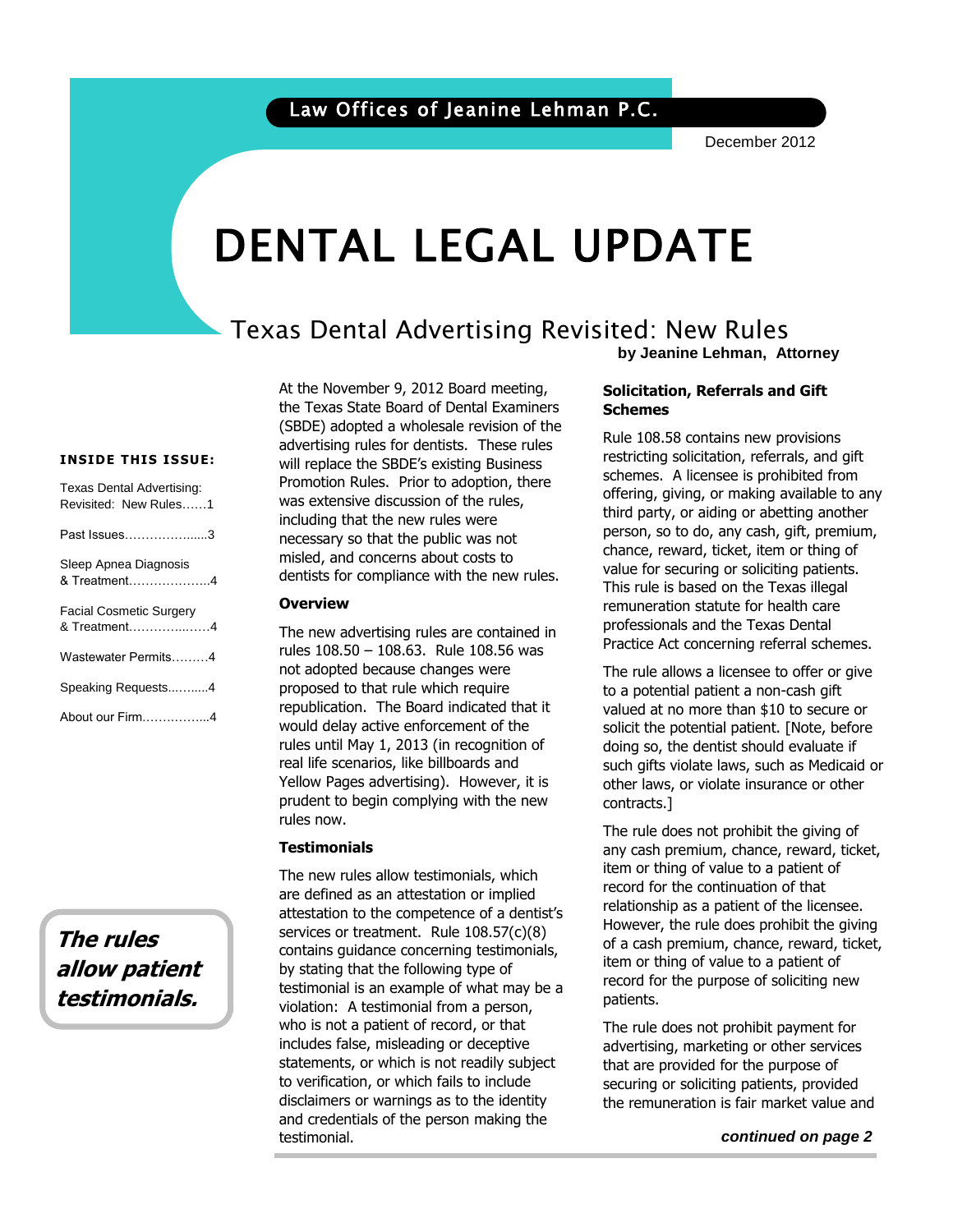## DENTAL LEGAL UPDATE

*Any advertisement of a dental service by a general dentist shall include the notation "General Dentist" or "General Dentistry" directly after the name of the dentist.* 



#### **Website Favorites**

Capital Area Dental Society: [www.capitalareadental.org](http://www.capitalareadental.org/)

Texas State Board of Dental Examiners: [www.tsbde.state.tx.us](http://www.tsbde.state.tx.us/)

Texas Dental Association: [www.tda.org](http://www.tda.org/)

Texas Academy of General Dentistry: [www.tagd.org](http://www.tagd.org/)

Office of Inspector General Texas Health & Human Services Commissio[n:](http://oig.hhsc.state.tx.us/oigportal/) [oig.hhsc.state.tx.us/oigportal/](http://oig.hhsc.state.tx.us/oigportal/)

Law Offices of Jeanine Lehman P.C.: [www.jeanine.com](http://www.jeanine.com/)

#### **Texas Dental Advertising** *(cont.) --*

set in advance, and is not based on volume or value of patient referrals.

#### **Advertising of Specialties**

Rule 108.54 provides for advertising of specialties in the nine specialty areas accredited by the American Dental Association (ADA) by dentists who satisfy the specialist requirements in the rule. These specialty areas are endodontics, oral and maxillofacial surgery, orthodontics and dentofacial orthopedics, pediatric dentistry, periodontics, prosthodontics, dental public health, oral and maxillofacial pathology, and oral and maxillofacial radiology.

#### **Advertising for General Dentists**

Rule 108.55 allows a dentist who is not a specialist to advertise dental services in ADA specialty areas, but only if the advertisement also includes a clear disclosure that he/she is a general dentist. Any advertisement of a dental service by a general dentist shall include the notation "General Dentist" or "General Dentistry" directly after the name of the dentist. The notation shall be in a font size no smaller than the largest font size used to identify the specific dental services being advertised (either specialty or nonspecialty services). Any form of broadcast advertising by a general dentist (radio, television, promotional DVD's, etc.) shall include either "General Dentist" or "General Dentistry" in a clearly audible manner.

#### **Other Credentials**

Proposed rule 108.56 substantially modifies repealed rule 108.55. Repealed rule 108.55 is the subject of a federal lawsuit concerning advertising of additional credentials in dental practice areas that are not recognized as a specialty by the ADA or the SBDE.

Proposed rule 108.56 allows dentists to advertise credentials with some

caveats. The rule also provides guidance that a listing of credentials shall be separate and clearly distinguishable from the dentist's designation as a dentist and that any use of credential abbreviations shall be accompanied by a definition of the acronym. For example:

John Doe, DDS, General Dentist FAGD, Fellow Academy of General **Dentistry** 

John Doe, DDS, General Dentist FAAID, Fellow American Academy of Implant Dentistry

The rule as proposed included a subsection that the provisions of the rule would not be required for professional business cards or professional letterhead. After much discussion, it was proposed that this subsection be changed so that the rule would apply to professional business cards, professional letterhead and signage. Because of the proposed change in the subsection, the rule is being republished for public comment and will be considered for adoption at a future SBDE meeting.

#### **Names & Degrees**

Rule 108.52 has requirements concerning disclosure of names and responsibilities. A dentist must display his full name or his commonly used name, outside the primary entry of each location at which he practices dentistry. Each dental office must post at or near the entrance of the office in an area visible to the public, the name of, each professional degree received by, and each school attended by each dentist practicing in the office. The name of the owner must be prominently displayed and only the names of the dentists, who are practicing at a particular location shall be used. An advertisement under a corporation, company, association or trade name must include prominently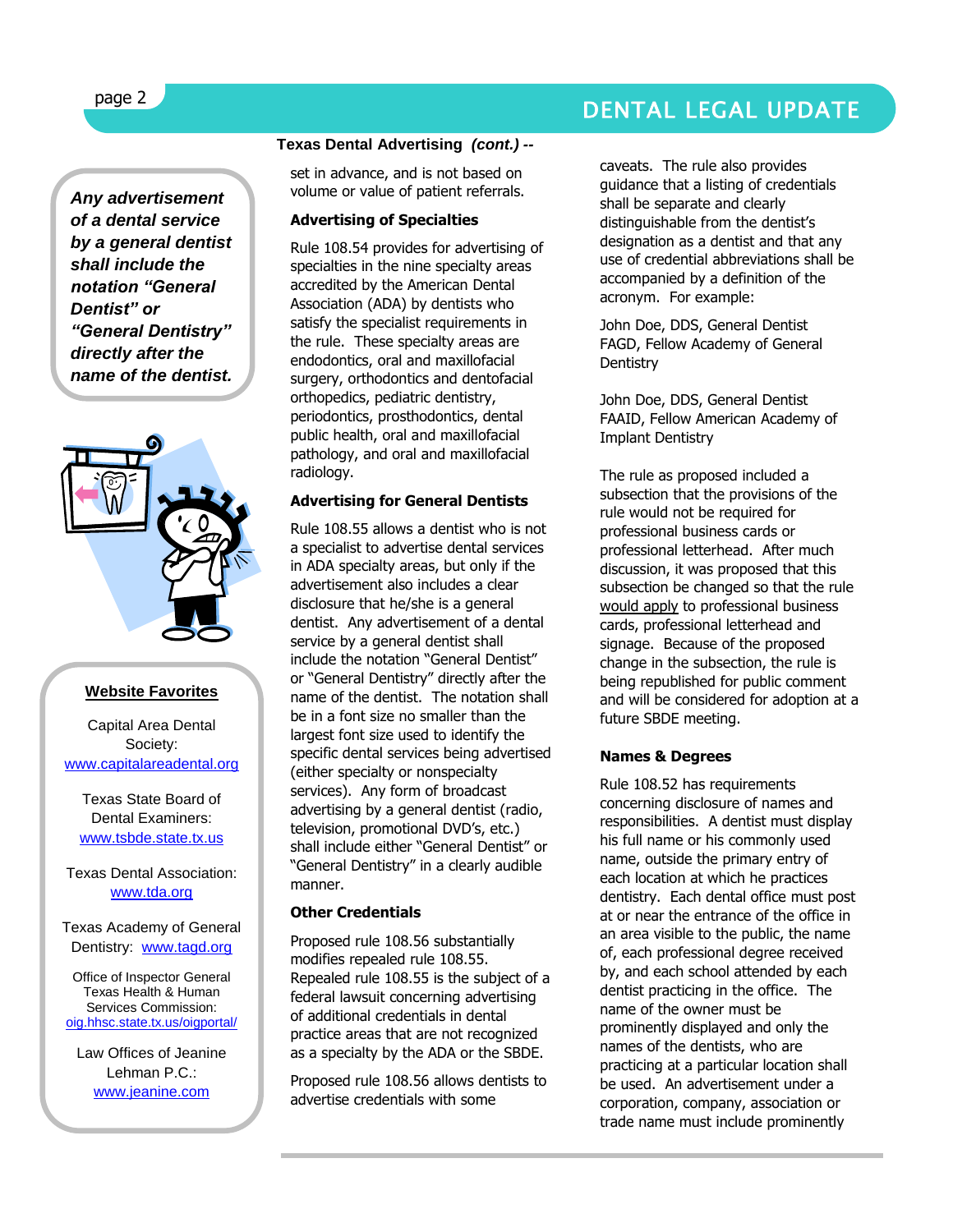# DENTAL LEGAL UPDATE **page 3**

the name of the owner(s) and at least one dentist actually engaged in the practice of dentistry under that trade name at each location advertised, except this requirement does not apply to "location signage". Location signage is signage adhered to the building where the dental office is located or at the entry to a shopping center or parking lot that is intended as a location indicator.

A licensed Texas dentist, who is also a licensed Texas physician, may also use the initials "M.D." or "D.O." along with the dentist's dental degree.

#### **Fees**

Dentists shall not represent or advertise their fees in a false or misleading manner. Rule 108.53 has detailed requirements for advertising of fees and should be carefully read. If a price is given, the ad must include the offered service, any related services usually required for which an additional fee may be charged, a disclaimer statement that the fee is a minimum fee and that charges may increase, the dates for which the advertised price is available, the standard fee if the price is a discounted fee and whether the discount is limited to a cash payment, and if the ad quotes a range of fees, all the basic considerations on which the actual fee shall be determined. Rule 108.53 also has specific requirements on copays and prohibits advertising that services are "free" when there is a third-party payor, including Medicaid or Medicare.

#### **False, Misleading & Deceptive Ads**

Rule 108.57 includes examples of false, misleading and deceptive advertisements. These include, but are not limited to, advertising of "painless" dentistry, appealing to an individual's anxiety in an excessive or unfair way, intimidation, implying or suggesting superiority of materials or performance of professional services, guaranteeing the success of a dental service, referring to benefits of a dental procedure/product involving significant risks without including assessment of the safety and efficacy of the procedure/product, failing to disclose the source and authorship of any message published under a dentist's byline, and fraud.

#### **Awards**

Rule 108.62 has specific requirements for the advertisement of awards, honors and recognitions.

#### **Websites**

Rule 108.59 requires dental practice websites to clearly disclose (1) ownership of the website, (2) services provided, (3) office addresses and contact information,

and (4) licensure and qualifications of dentists and associated health care providers.

#### **Photographs**

Rule 108.57(d) allows photographs or other representations of actual patients of record of the licensee to be used in advertising, provided that written patient consent is obtained in advance and that the advertising includes language stating "Actual results may vary".

#### **Record Keeping**

A copy of all broadcast, print and electronic advertisements must be retained for four years after the final use of the ad. Also, the dentist must document the date of discovery and correction of any false or misleading advertisements and keep those records for four years. Copies of advertisements must be provided to the SBDE if requested.

#### **Conclusion**

This article covers highlights. Readers are encouraged to review the new rules in their entirety for their advertising and communications. [Also, other laws are applicable to advertising, including but not limited to, Texas laws on deceptive trade practices.] ■

**Jeanine Lehman** is an Austin, TX attorney who practices health law and business law.

**Past Issues of the Dental Legal Update are at [www.jeanine.com](http://www.jeanine.com/) Enjoy them and forward them to colleagues.**

- **Your Dental Office Lease: Watch the Terms**
- **Ownership Options for Your Dental Practice**
- **Financing Your Dental Practice: Tips & Terms**
- **Buying a Dental Practice: Deal Points**
- **Texas Legislative Updates**
- **Internet "Coupons": Dental Practice Time Bombs**
- **Cover Your Bases When you Sell Your Dental Practice**

The information in this newsletter is not a substitute for legal advice. The information is general in nature and should not be relied upon as legal advice generally, nor is it applicable to any particular situation. For legal advice in a particular situation, the reader is advised to retain an attorney. For reprints, call (512) 918-3435 or emai[l jeanine@jeanine.com.](mailto:jeanine@jeanine.com) © 2012 Jeanine Lehman.